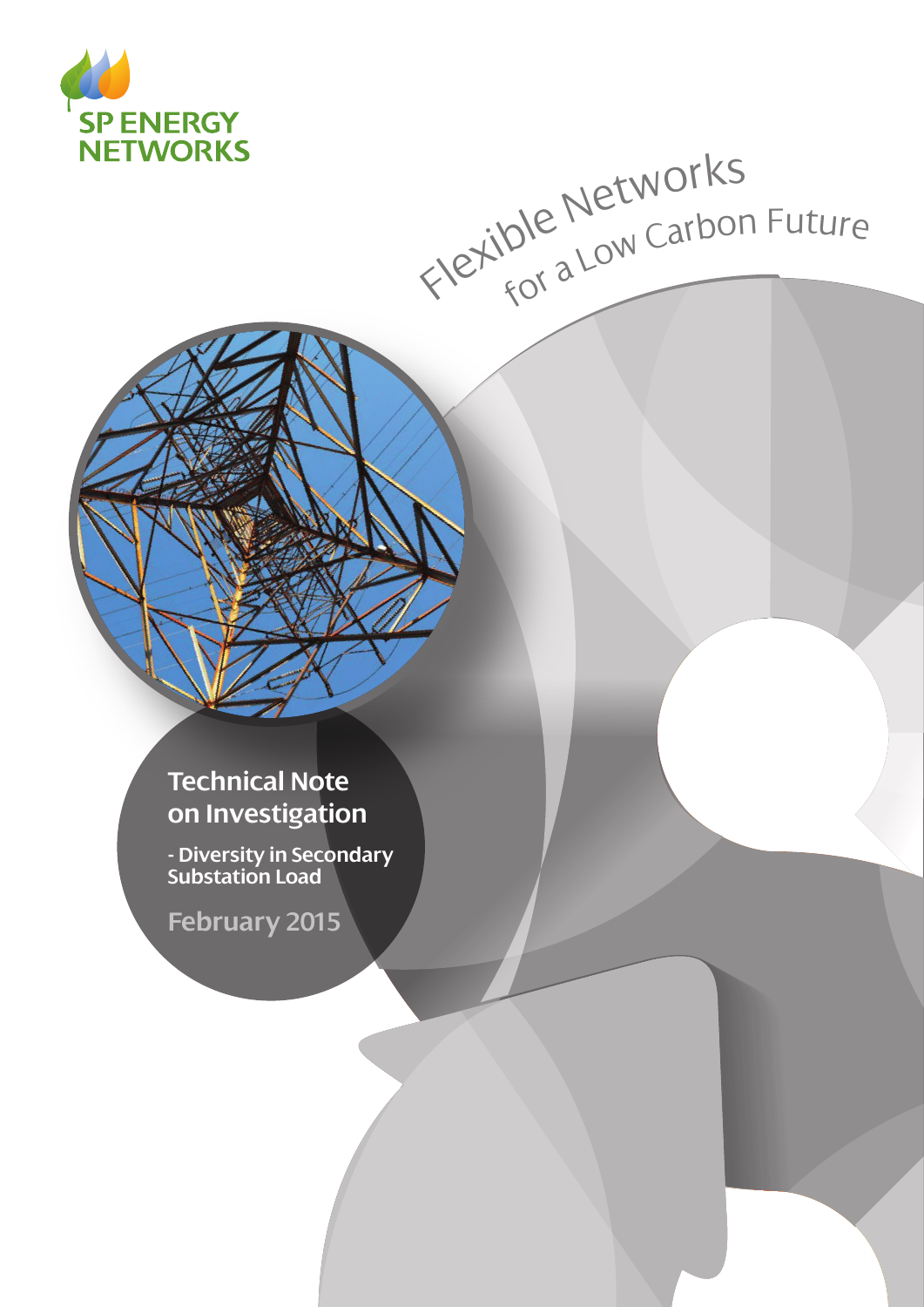



#### **Flexible Networks for a Low Carbon Future**

## **Technical Note on Investigation of Diversity in Secondary Substation Load**

**Author:** Ian Elders **Date:** February 2015

## **1 Summary of Learning Outcomes**

This document reports on a study of the level and patterns of load diversity among secondary substations in the three Flexible Networks test areas.

#### **It is concluded that:**

- **The level of diversity depends on the number of secondary substations considered for a given feeder. Short feeders with few substations are generally less diverse**
- **Long urban/rural feeders appear to show more diversity of load, although this is difficult to fully characterise in the light of the limited monitoring of small rural secondary substations**
- **For urban feeders, aggregate peak load is generally in the range 75% to 90% of the sum of the individual peak loads.**
- **For longer urban/rural figures a figure below 70% appears appropriate.**
- **Planners should balance the risks of over-investment and under-investment when selecting a diversity factor to apply in any particular case.**

This deliverable forms part of Work Package 1.4, and fulfils action 27.

# **2 Motivation**

Characterisation of load diversity is an important tool in interpreting secondary substation load measurements in order to estimate demands on the 11kV network. It is unlikely that secondary substation monitoring and data retrieval of the scale and detail that has been deployed as part of the Flexible Networks project can be widely applied. Therefore, the level of information about secondary substation load is limited. Historically, an MDI indicator has been used to measure a single value of peak demand for a year or a significant part of a year. In the future, it is possible that this may be supplemented by a simple statistical description of the load pattern, such as a load duration curve.

It will usually be the case that individual peaks in secondary demand will not coincide with one another. Thus, the sum of the individual peaks for the secondary substations supplied from a feeder (or a section of it) will be higher than the peak of their collective load. Thus, reliance on the sum of MDI measurements will tend to overestimate the peak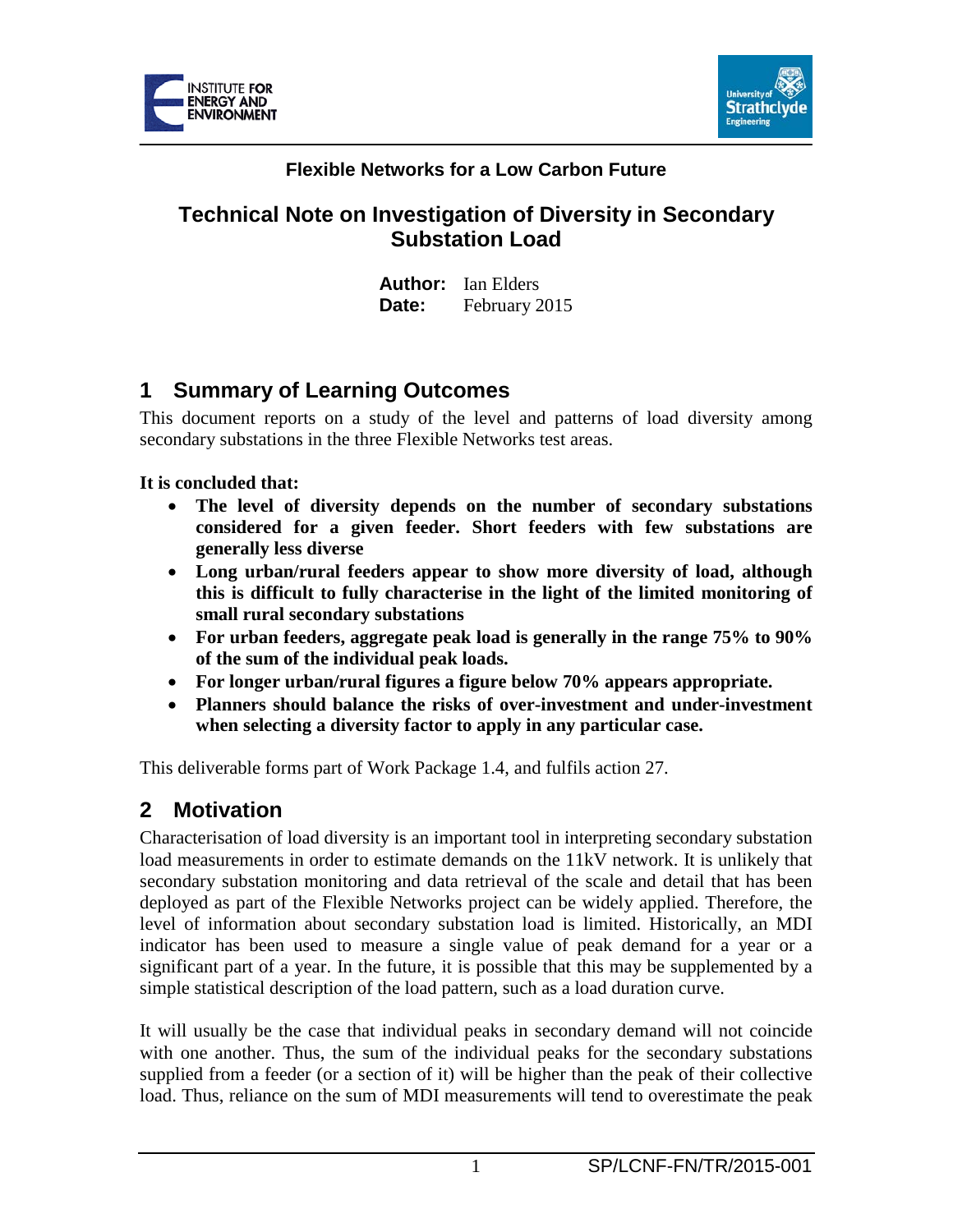



load on a feeder or a section of it, and correction is required in order to obtain a better estimate of true peak flow. An inaccurate estimate will result in a correspondingly inaccurate view of network capacity headroom, with consequent effects on the planning of network operation and development.

# **3 Experimental Method**

#### **3.1 Objective**

The objective of the study is to determine, for the 11kV feeders in the test area, the level and variability of diversity of secondary substation load.

#### **3.2 Experimental Method**

No specific interventions were made as part of this activity.

#### **3.3 Data Collection**

Real and reactive power data was gathered for all monitored secondary substations in the three test areas for the period from June 2013 to February 2015. These substations were normally supplied from 21 11kV circuits connected to St Andrews Primary (10 circuits), Liverpool Road Primary (2), Whitchurch Primary (3), Yockings Gate Primary (3) and Ruabon Primary (3).

#### **3.4 Analysis Method**

The relationship between the peak of the total secondary load and the sum of individual secondary substation peak loads is chosen as a metric of diversity. The ratio of these values is calculated according to equation (1):

$$
D_{S} = \frac{\left(\sum \mathbf{\hat{S}}_{\text{sec}}\right)}{\sum \left(\mathbf{\hat{S}}_{\text{sec}}\right)} \quad (1)
$$

In (1),  $S_{\text{sec}}$  is the load on each secondary substation, and the summation is taken over all monitored secondary substations for an 11kV feeder.

If the secondary substation load peaks are exactly coincident, then the value of  $D<sub>S</sub>$  will be 1. As the patterns of secondary substation loading become more diverse, the value of *DS* will tend to reduce: lower values of  $D<sub>S</sub>$  indicate larger diversity.

To explore the relationship between the sum of secondary substation peak loads and the peak aggregate load, these two values were calculated for the substations on each 11kV feeder for periods of one day (i.e. the peak daily load), one week and one calendar year (representing an MDI measurement), and the ratio between them calculated and plotted for each period. For shorter periods (one day and one week), the distribution of these ratios was calculated and plotted for each test area in order to compare feeders.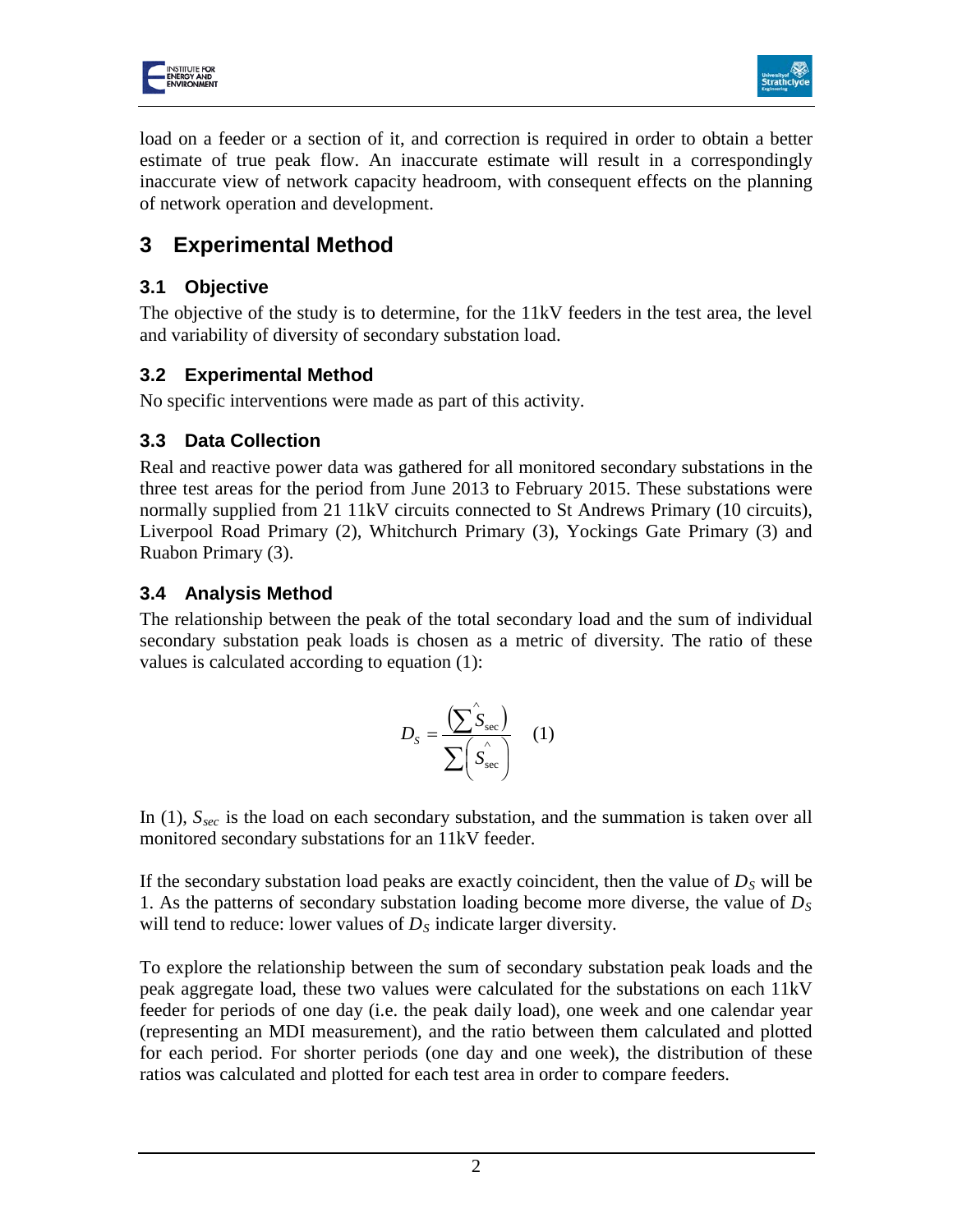



# **4 Analysis**

#### **4.1 Input data**

Measurement data was available for a total of 560 days over the study period, corresponding to 79 complete calendar weeks. Not all primary or secondary substation measurements were available throughout this period. The early part of the period covered a time in which, although most secondary substation monitors had been commissioned, the number was still increasing. Intermittent unavailablility of monitors also occurred throughout the period, and it is notable that some extended periods of primary substation monitor unavailability were encountered.

#### **4.2 Diversity of Secondary Substation Load**

As noted above, the ratio of the peak of the aggregate monitored secondary load on each feeder to the sum of the individual peak loads was calculated and plotted for aggregation periods between one day and one year. [Figure 1](#page-3-0) and [Figure 1](#page-4-0) show examples of daily tabulation.



<span id="page-3-0"></span>**Figure 1: Load diversity for monitored substations on St Andrews feeder 12**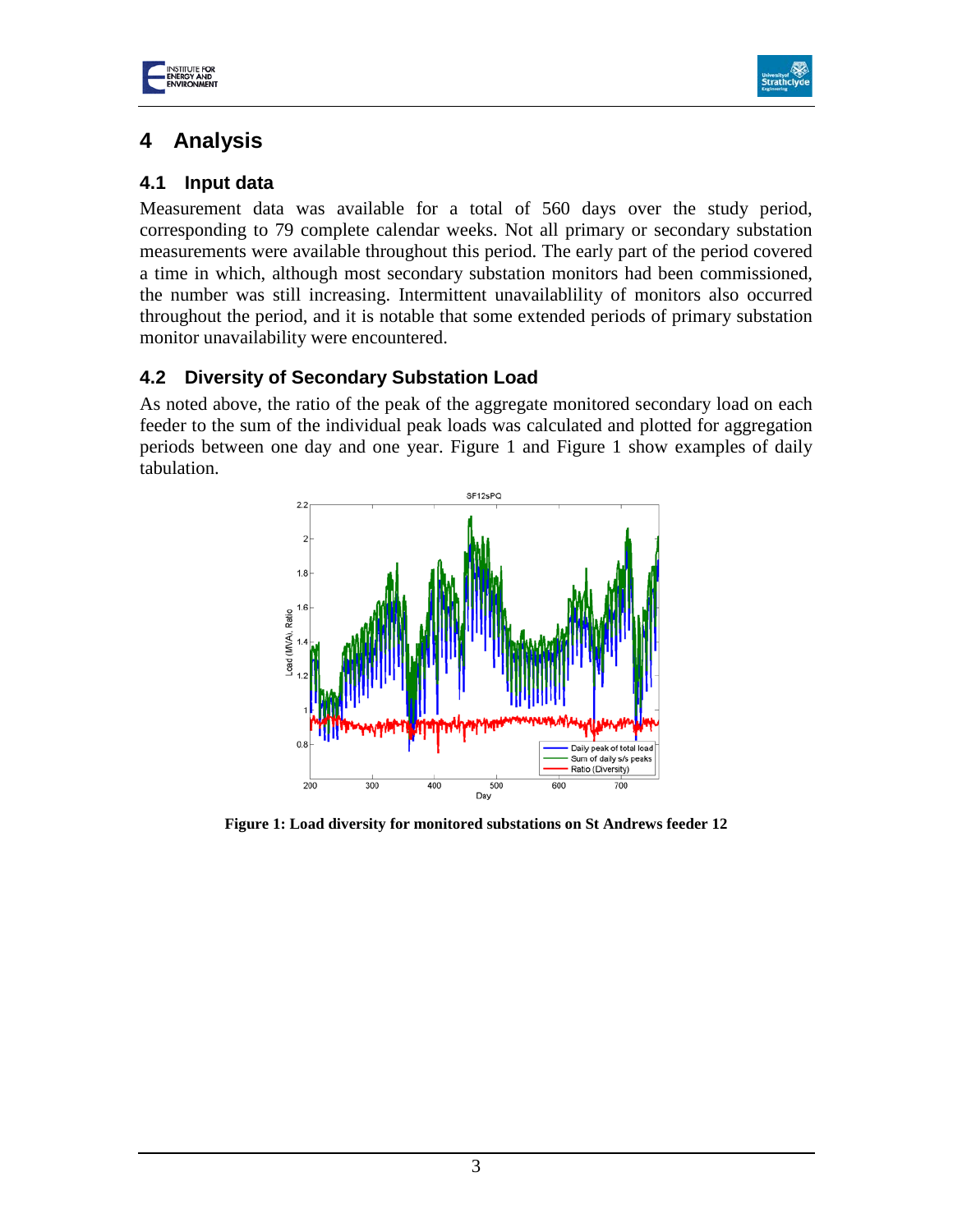





**Figure 2: Load diversity for monitored substations on St Andrews feeder 25**

<span id="page-4-0"></span>[Figure 1](#page-3-0) shows a relatively short urban feeder, with relatively few monitored substations. Diversity is relatively low, with  $D<sub>S</sub>$  typically around 0.9. [Figure 1](#page-4-0) shows a longer feeder extending beyond the St Andrews built-up area, with a larger number of monitored substations (most of which are, however, within St Andrews). It can be seen that load is more diverse, with  $D<sub>S</sub>$  around 0.8.



**Figure 3: Weekly load diversity for monitored substations on Whitchurch feeder 4**

Weekly tabulation of Whitchurch feeder 4 (shows the effect of increasing the number of monitored substations on the calculated diversity of load. As additional secondary substation monitors are commissioned, the two peak load lines develop significant separation, suggesting that the newly monitored load tends to peak at a time when the already-monitored load is low, and vice-versa.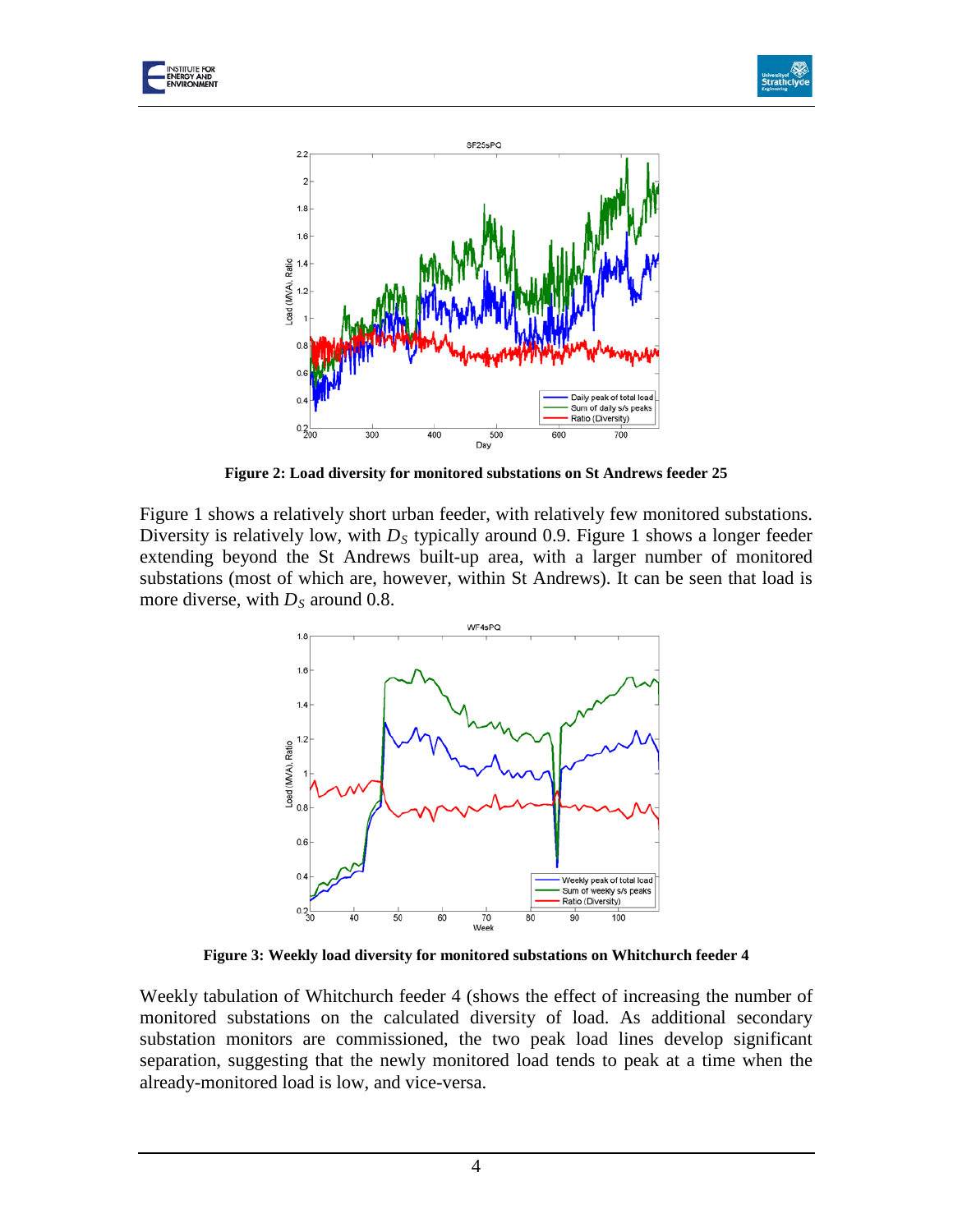



To better understand and compare the overall level of diversity in individual feeders, the distribution of the diversity measure  $D<sub>S</sub>$  was calculated and plotted for each feeder. [Figure 4](#page-5-0) to [Figure 6](#page-6-0) show the distributions for daily values of  $D<sub>S</sub>$  for each test area:



**Figure 4: Distribution of monitored secondary load diversity for St Andrews feeders**

<span id="page-5-0"></span>It can be seen from [Figure 4](#page-5-0) that the level and spread of load diversity varies between St Andrews feeders. Some, such as feeders 12, 16, 22 and 26 have a reasonably constant diversity, with most values lying over a span of about 0.1, with the most common value present for 12-18% of the time. These feeders are relatively short, urban feeders with a small number of monitored substations. Longer feeders with more monitored substations (such as 14, 24 and 25, which interconnect to adjacent primary substations) have a more broadly spread characteristic. This means that the diversity of the load varies more from day to day. It is likely that this results from the larger number of monitored substations, as well as a more diverse range of loads resulting from their mixed urban and rural character. Feeder 23 is notable since, for the great majority of the time, there is little or no diversity in the load. This feeder (which is also of mixed urban/rural character) has very few monitored substations, which are dominated by a single HV customer. Where the load on a feeder is dominated by a single secondary substation or HV customer, then it is to be expected that no diversity will exist.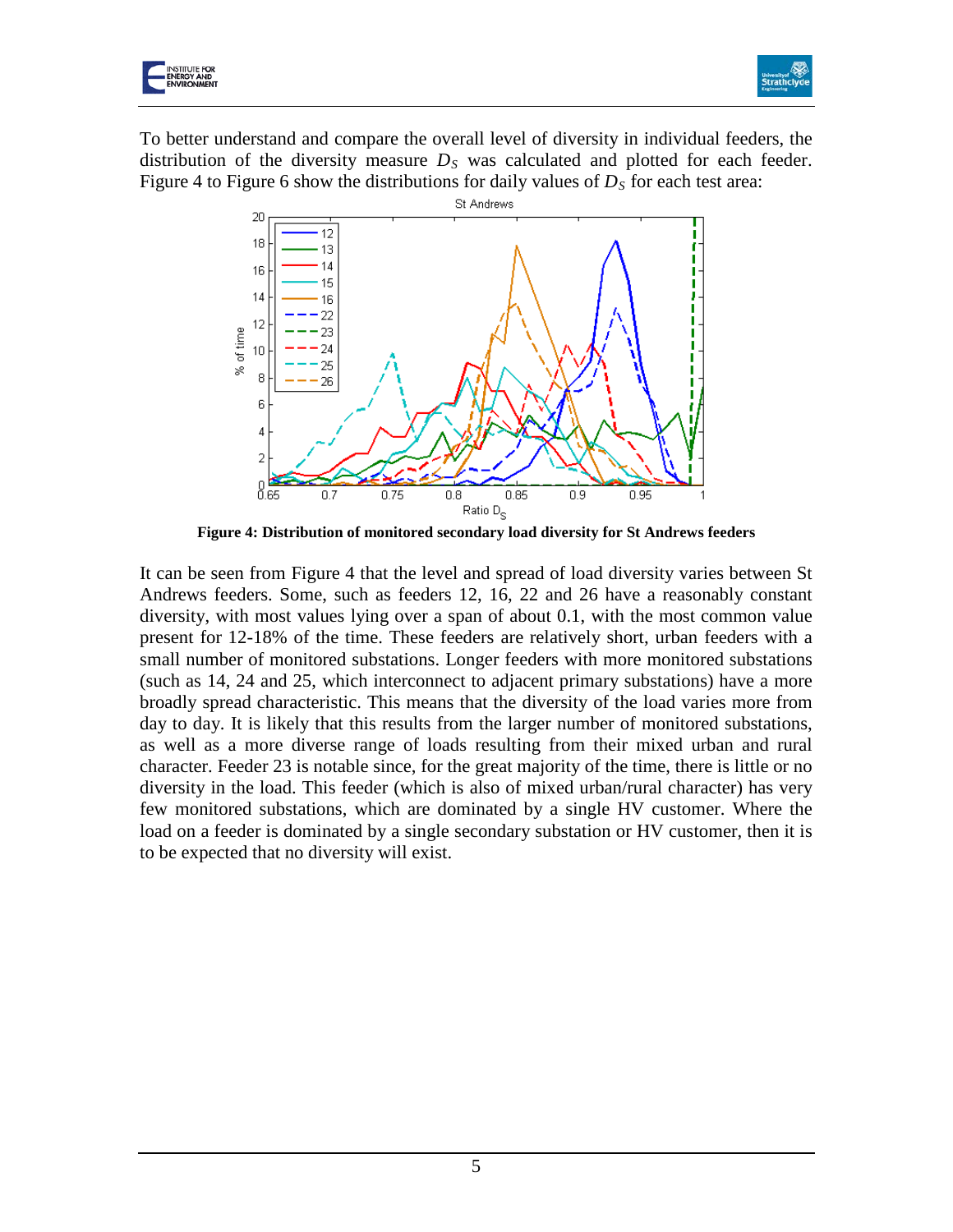





**Figure 5: Distribution of monitored secondary load diversity for Whitchurch feeders**

<span id="page-6-1"></span>[Figure 5](#page-6-1) shows the distribution of secondary load diversity in the Whitchurch test area. 'LR' indicates Liverpool Road feeders, while 'W' and 'YG' show, respectively Whitchurch Primary and Yockings Gate feeders. Whitchurch feeder 2 has, for the great majority of the study period, a single monitored secondary substation. The overall level of diversity appears lower than at St Andrews, with a greater concentration of the distribution above 0.9. Liverpool Road feeder 1 shows the greatest consistent level of diversity, which may result from the fact that this feeder has the largest number of monitored secondary substations. Whitchurch feeder 4 also has a relatively large number of secondary substation monitors; however, some of these were, as mentioned above, commissioned part-way through the study period. This may account for the relatively wide spread of the diversity distribution.



<span id="page-6-0"></span>**Figure 6: Distribution of monitored secondary load diversity for Ruabon feeders**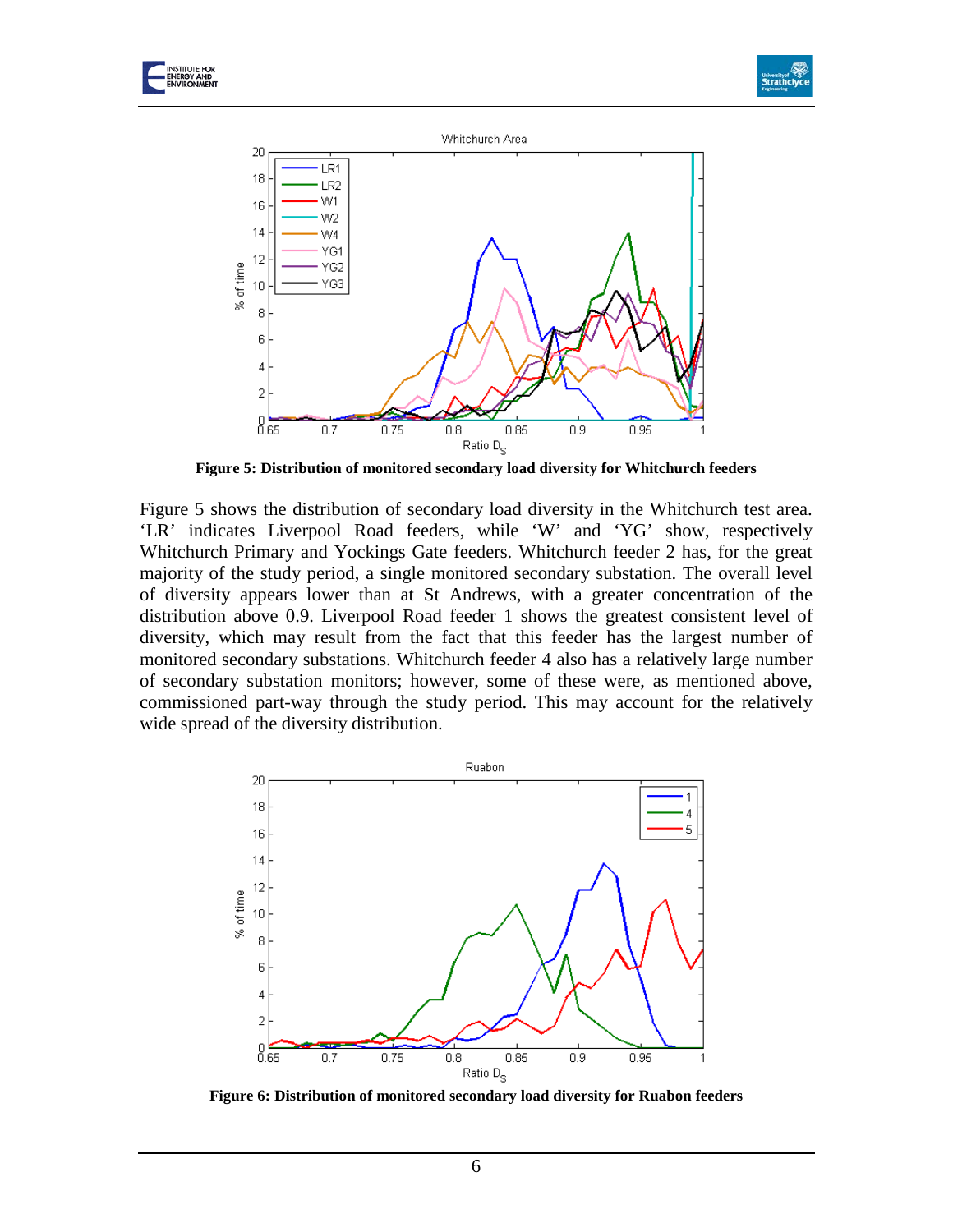



[Figure 6](#page-6-0) shows the distribution of diversity for Ruabon feeders. Feeder 5 has few monitored substations, and is thus least diverse in general. However, it has a relatively broad range of day-to-day diversity, which may reflect different patterns of behaviour among the three monitored substations. Feeders 1 and 4 have similar numbers of secondary substations but show differing levels of diversity and of day-to-day variation.

Annual diversity was calculated as a single value for each feeder for calendar year 2014, and is shown in [Figure 7.](#page-7-0)



**Figure 7: Annual diversity of secondary substation load**

<span id="page-7-0"></span>In general, the peak aggregate secondary substation load is between 90% and 75% of the sum of the individual peak substation loads. Outliers fall into three categories:

- As previously discussed, St Andrews feeder 23 and Whitchurch feeder each had one secondary substation monitor for which data was available at the system peak. There is thus no diversity  $(D<sub>S</sub> = 1)$ .
- Whitchurch feeder 1 and Ruabon feeder 5 are short feeders with few monitored secondary substations
- St Andrews feeder 14 and St Andrews feeder 25 are long, mixed urban/rural feeders with a relatively large number of monitored secondary substations, some of which are outside the urban area. St Andrews feeder 24 has similar characteristics, but with fewer monitored substations, and few of these are outside St Andrews town.

In summary, it appears, perhaps unsurprisingly, that the load on short feeders with few secondary substations is less diverse than on long feeders. For urban feeders, it seems that a factor of around 80-90% can be applied to individual substation peak demands to arrive at the aggregate peak demand. For long urban/rural feeders, there appears to be evidence that a lower factor applies, but it must be noted that relatively little of the rural load is monitored at secondary substation level in this project.